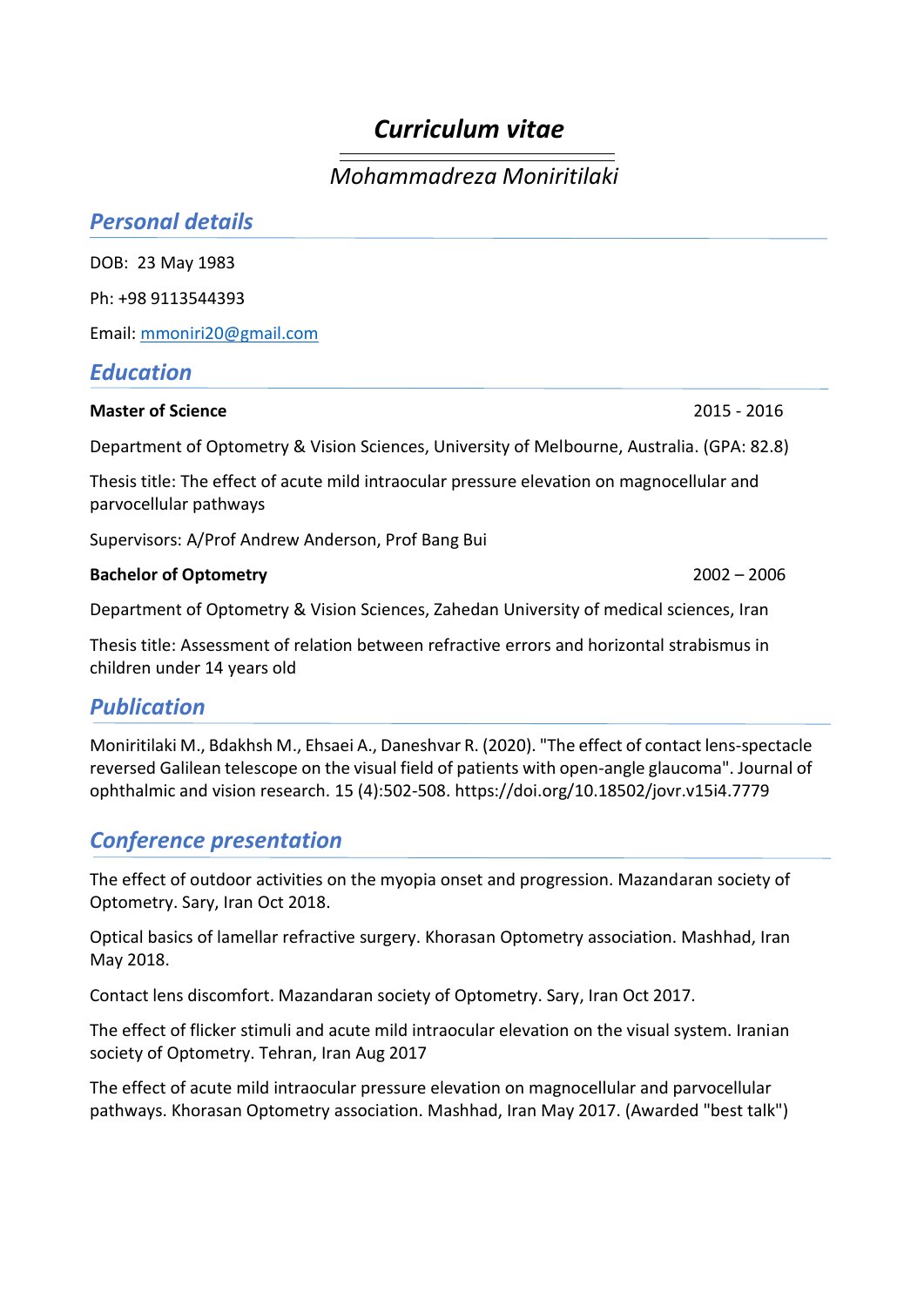### *Teaching experience*

| <b>Clinical feature of Optometry</b>                                                | $2017 - Curr$ |  |  |  |
|-------------------------------------------------------------------------------------|---------------|--|--|--|
| Department of Nursing and Medicine, Mazandaran university of medical sciences, Iran |               |  |  |  |
| <b>Preclinical skills demonstrator</b>                                              | $2015 - 2016$ |  |  |  |
| Department of Optometry & vision Sciences, The University of Melbourne, Australia   |               |  |  |  |
| <b>Dispensing demonstrator</b>                                                      | $2015 - 2016$ |  |  |  |
| Department of Optometry & vision Sciences, The University of Melbourne, Australia   |               |  |  |  |

### *Work experience*

| Part time Optometrist in own private practice, Sary, Iran       | $2017 - Curr$ |
|-----------------------------------------------------------------|---------------|
| Optometrist in Booali hospital, Sary, Iran                      | $2019 - Curr$ |
| Clerical job. UMeyecare, the University of Melbourne, Australia | $2015 - 2016$ |
| Optometrist in own private practice, Sary, Iran                 | $2006 - 2015$ |
| Optometrist in Booali hospital, Sary, Iran                      | $2006 - 2008$ |

### *Key skills and competence*

- Spss
- Prism
- Microsoft office
- Behavioral (psychophysical) testing using: MATLAB VSGVISAGE system CRS CSG toolbox

### *English language proficiency*

| <b>IELTS (Academic)</b> | Sep 2021       |              |              |               |  |
|-------------------------|----------------|--------------|--------------|---------------|--|
| Overall: 6.5            | Listening: 7.5 | Reading: 6.5 | Writing: 6.0 | Speaking: 6.5 |  |
| <b>TOEFL (IBT)</b>      |                |              |              | Nov 2021      |  |
| Overall: 105            | Listening: 29  | Reading: 27  | Writing: 28  | Speaking: 21  |  |

#### *References*

**Prof Andrew John Anderson**, Department of Optometry & Vision Sciences, University of Melbourne, Australia

Email: [aaj@unimelb.edu.au](mailto:aaj@unimelb.edu.au)

Phone: +6190359916

**Prof Bang Viet Bui**, Deputy Head of Department of Optometry & Vision Sciences, University of Melbourne, Australia

Email: [bvb@unimelb.edu.au](mailto:bvb@unimelb.edu.au)

Phone: +61409989622